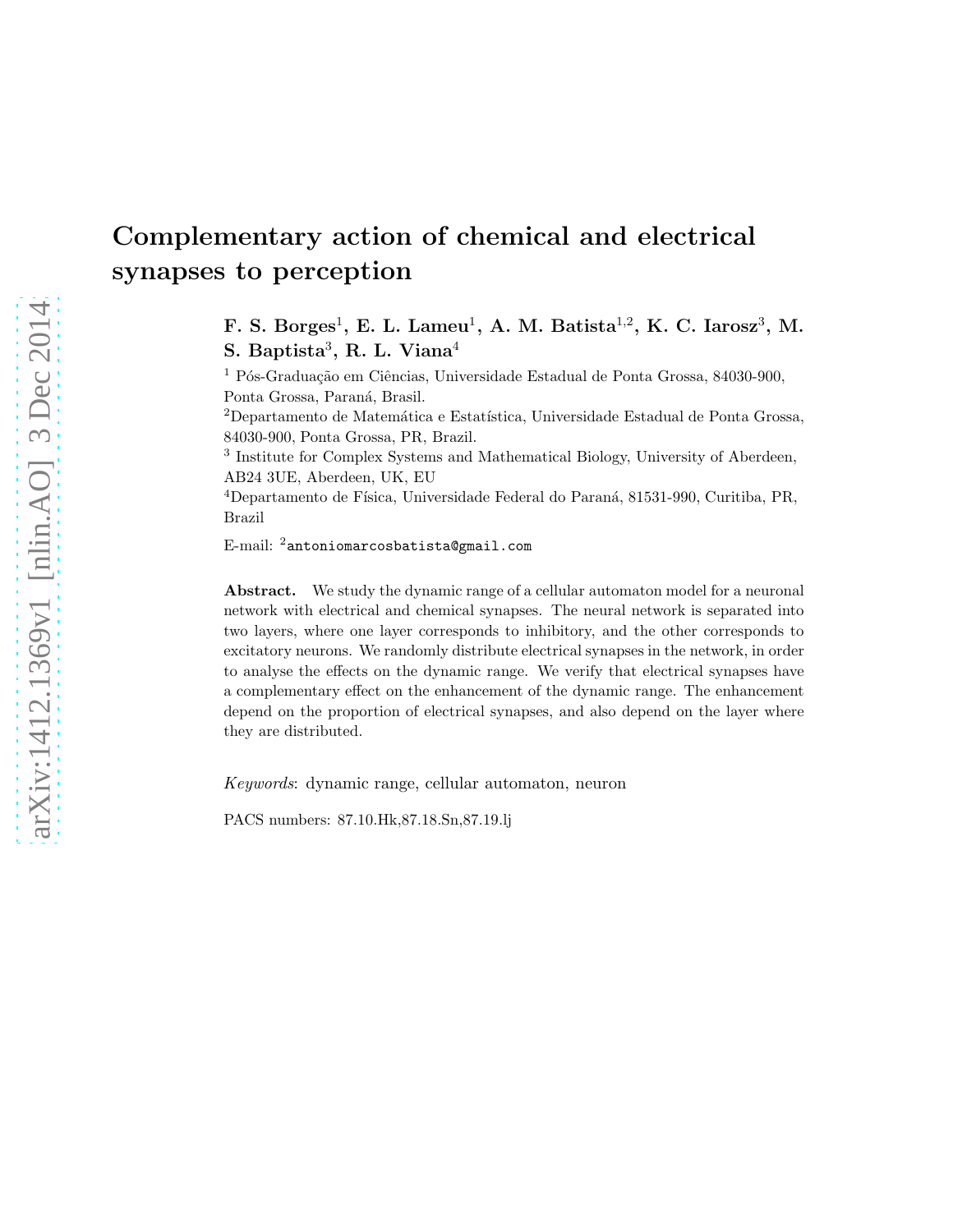# 1. Introduction

The cerebral cortex contains neurons and their fibres [\[1\]](#page-8-0). These neurons are grouped together into functional or morphological units, called cortical areas [\[2\]](#page-8-1), each of them playing a well-defined role in the processing of information in the brain [\[3\]](#page-8-2). Hence the theoretical understanding of the principles of organisation and functioning of the cerebral cortex can shed light on the knowledge of many distinct and important subjects in neuroscience [\[4\]](#page-8-3). One relevant subject is psychophysics, that analyses the perceptions due to external stimuli [\[5\]](#page-8-4).

Studies about the relation between sensation and stimulus by measuring the quantity of both factors were realised by Weber and Fechner [\[6\]](#page-8-5). They proposed that the relation was logarithmic [\[7\]](#page-8-6). However, Stevens proposed a theory based on a powerlaw relation between stimulus and response, where the exponent depends on the type of stimulation [\[9\]](#page-8-7).

The capacity of a biological system to discriminate the intensity of an external stimulus is characterized by the dynamic range (DR) [\[10\]](#page-8-8). DR is a range of intensities for which receptors can encode stimuli  $[9, 11, 8]$  $[9, 11, 8]$  $[9, 11, 8]$ . It is the logarithm of the difference between the smallest and the largest stimulus value for which the responses are not too weak to be distinguished or too close to saturation, respectively. The lower and upper bounds are arbitrarily chosen due to the fact that the scaling region is well fit by a power law. In other words, small changes are not affect our results. The visual and the auditory perception have high dynamic range. The human sense of sight can perceive changes in about ten decades of luminosity, and the hearing covers twelve decades in a range of intensities of sound pressures [\[7\]](#page-8-6). The DR of the human visual is important in the design of high dynamic range display devices [\[12\]](#page-8-11). Whereas the DR of the hearing is used for cochlear implant systems [\[13\]](#page-8-12).

In this work we study the dynamic range of a cellular automaton with electrical and chemical synapses [\[14\]](#page-8-13). We consider that the chemical synapses can be excitatory or inhibitory, and a layered model [\[15\]](#page-8-14), where one layer consists of excitatory neurons, and the other layer consists of inhibitory neurons. Network consisting of excitatory and inhibitory neurons was considered to describe the primary visual cortex [\[16\]](#page-8-15). Pei and collaborators [\[17\]](#page-8-16) investigated the behaviour of excitatory-inhibitory excitable networks with an external stimuli. They suggested that the dynamic range may be enhanced if high inhibitory factors are cut out from the inhibitory layer. In our work, we consider a neural network in which neurons interact by chemical and electrical synapses in a excitatory-inhibitory layered model. Our main results are: the equation of the dynamic range for a random neural network with chemical and electrical synapses, and to show that electrical synapses in the excitatory layer have an influence on the dynamic range more significative than in the inhibitory layer, due to the fact that the electrical synapses in the excitatory layer are responsible for the complementary effect of dynamic range enhancement.

This paper is organised as follows: in Section 2 we introduce the cellular automaton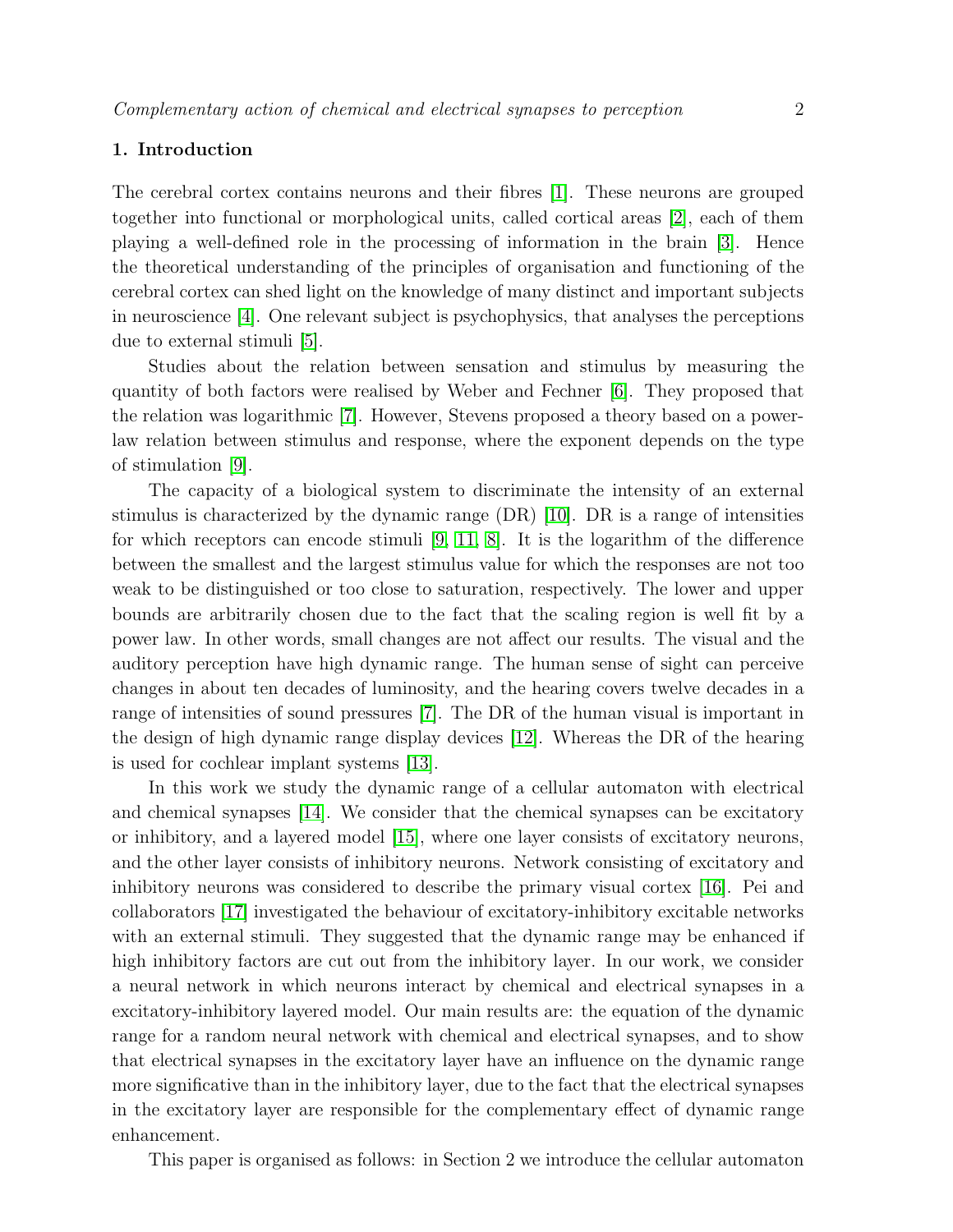rule, and the random network. Section 3 shows our analytical and numerical results obtained for the dynamic range. The last section presents the conclusions.

# 2. Neuronal network model of spiking neurons

We consider a cellular automaton model in that a node can spike,  $x_i = 1$ , when stimulated in its resting state,  $x_i = 0$   $(i = 1, ..., N)$ . When a spike occurs there is a refractory period until the node returns to its resting state,  $x_i = 2, ..., \mu - 1$ . During the refractory period no spikes occur. There are excitatory and inhibitory connections linking nodes unidirectionally. The pre-synaptic node whose out chemical synapses is excitatory (inhibitory) is called an excitatory (inhibitory) node. Excitatory nodes increase the probability of excitation of their connected nodes, while inhibitory nodes decrease the probability. The network presents also electrical connections, that are bidirectional links. They increase the probability of excitation between the connected nodes.

The dynamics of the cellular automaton is given by:

- (i) if  $x_i(t) = 0$ , then
	- a node can be inhibited by an excited inhibitory node  $j(x_i(t) = 1)$  with probability  $B_{ij}$ , remaining equal to zero in the next time step;
	- a node can be excited by an excited excitatory node  $j'(x_{j'}(t) = 1)$  with probability  $B_{ij'}$ ;
	- a node with electrical connection can be excited by an excited node  $j''$  with probability  $A_{ii''}$ .
	- a node can be excited by an external stimulus with probability  $r$ .
- (ii) if  $x_i \neq 0$ , then  $x_i(t + 1) = x_i(t) + 1 \pmod{\mu}$ , where  $x_i(t) \in \{0, 1, ..., \mu 1\}$  is the state of the *i*th node at time t. In other words, the node spikes  $(x<sub>i</sub> = 1)$  and after that remains insensitive during  $\mu - 2$  time steps.

The weighted adjacency matrices  $A_{ij}$  and  $B_{ij}$  describe the strength of interactions between the nodes. The matrix  $A_{ij}$  contains information about the electrical connections, and the matrix  $B_{ij}$  about the excitatory and inhibitory connections. The connection architecture is described by a random graph, in that the connections are randomly chosen [\[18\]](#page-9-0). We separete the neurons by layers. Figure [1](#page-3-0) shows the scheme of the E-I layered network, where the E layer contains  $N_e$  excitatory nodes, and the I layer contains  $N_i$  inhibitory nodes. Then, the layered network has a total of  $N_e + N_i = N$ nodes. The excitatory connections (blue circles) go from excitatory nodes to other nodes, the inhibitory connections (red squares) go from inhibitory nodes to other nodes, and the electrical connections are bidirectional (black saw lines).

The neuron responses are obtained through the density of spiking neuron

$$
p(t) = \frac{1}{N} \sum_{i=1}^{N} \delta(x_i(t), 1),
$$
\n(1)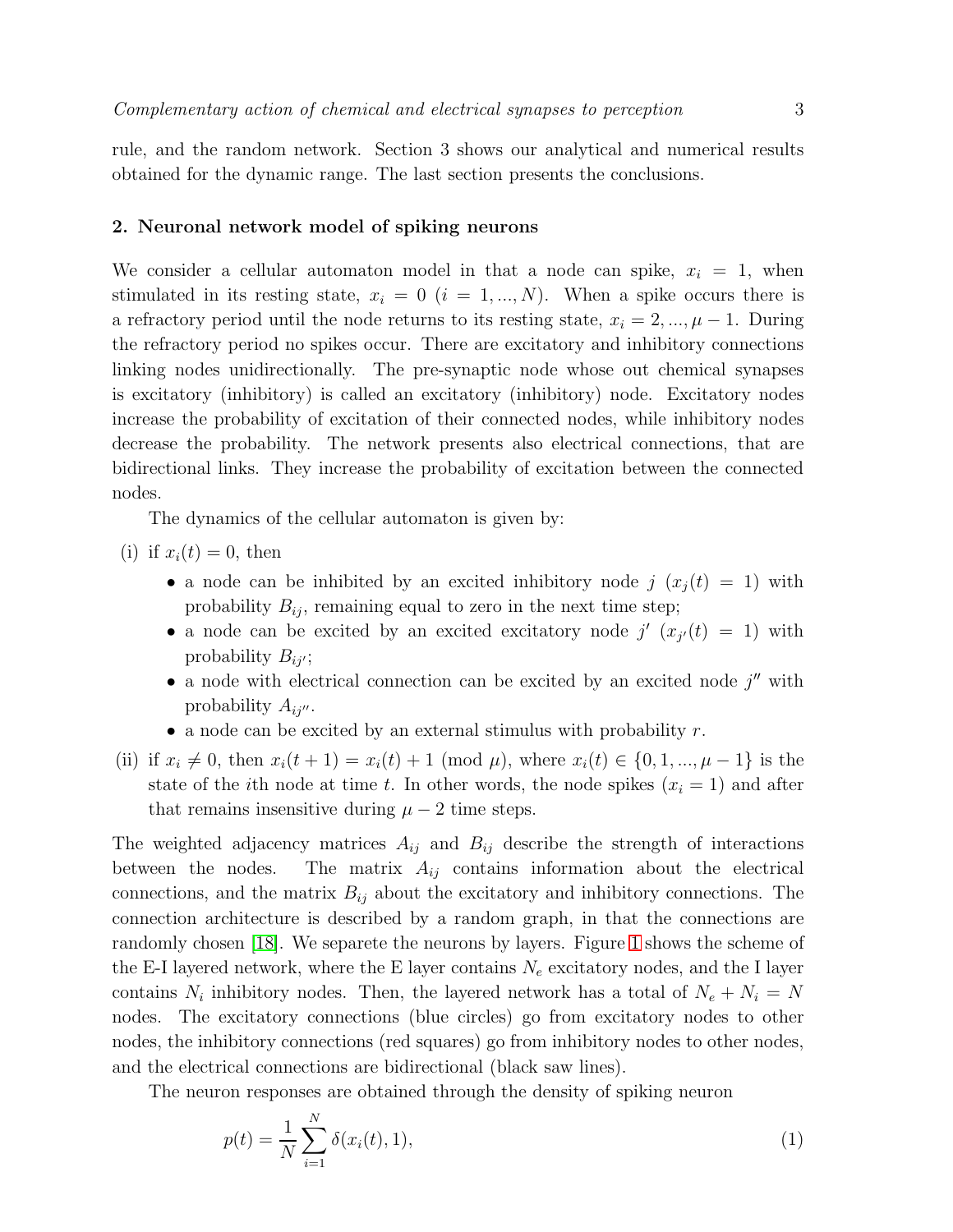

<span id="page-3-0"></span>Figure 1. Scheme of the E-I layered network with one excitatory layer (E-layer), and one inhibitory layer (I-layer). The lines with blue filled circles represent the excitatory connections, the lines with red filled squares represent the inhibitory connections, and the other links represented by black saw line are the electrical connections.

where  $\delta(a, b)$  is the Kronecker delta. With the density we calculate the average firing rate

$$
F = \overline{p(t)} = \frac{1}{T} \sum_{t=1}^{T} p(t),
$$
\n(2)

T is the time window chosen for the average.

The update rules for neurons in E and I layer are the same. In order to estimate analytically the average firing rate, we calculate the mean-field map for  $p(t)$  at a long time

<span id="page-3-1"></span>
$$
p(t+1) = [1 - (\mu - 1)p(t)](1 - S_{ch}p(t))^{f_i K_{ch}} \times \{r + (1 - r)[1 - (1 - S_{ch}p(t))^{f_e K_{ch}}(1 - S_{el}p(t))^{K_{el}}]\},
$$
\n(3)

in which  $S_{ch}$  is the strength of excitatory and inhibitory interactions,  $S_{el}$  is the strength of electrical interactions,  $f_e = N_e/N$  and  $f_i = N_i/N$  are the fraction of excitatory and inhibitory nodes, respectively. The average degree of chemical connections is denoted by  $K_{ch}$ , and  $K_{el}$  denotes the average degree of electrical connections. The average degree is calculated by assuming randomly chosen pairs of nodes.

To obtain an approximate analytical value for the firing rate  $(F)$  for the case of small density of spiking neuron  $(p(t))$ , and without an external perturbation  $(r = 0)$ , we expand Eq. [\(3\)](#page-3-1) around  $p(t) = 0$ , and find

<span id="page-3-2"></span>
$$
p^* \approx \frac{\varepsilon + \sigma f_e - 1}{(\mu - 1)(\varepsilon + \sigma f_e) + \sigma(\varepsilon + \sigma f_e f_i)},\tag{4}
$$

in a mean-field approximation [\[11\]](#page-8-9)  $\sigma = K_{ch} S_{ch}$  is the average chemical branching ratio of nodes in the E-layer, and  $\varepsilon = K_{el} S_{el}$  is the average electrical branching ratio of nodes, representing the overall strength of chemical and electrical interaction in the network. We can write  $p^* = p(t+1) = p(t)$  in the stationary state, and as a result for large time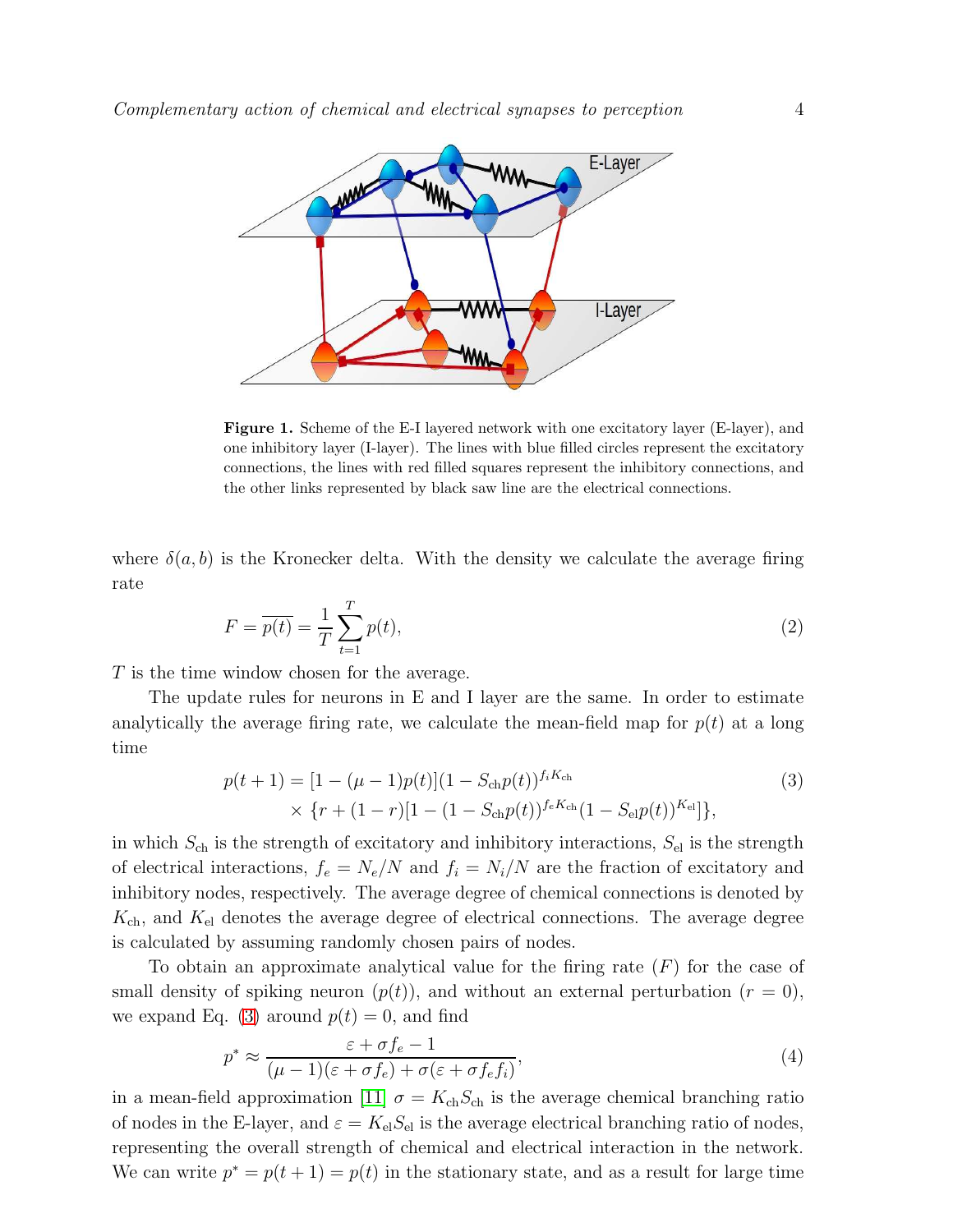

<span id="page-4-0"></span>**Figure 2.** (Colour online) Firing rate versus branching ratio  $\sigma$  for  $N = 10^5$ ,  $K_{ch} = 10$ ,  $S_{el} = 1, \mu = 5, r = 0,$  (a)  $f_e = 1$ , and (b)  $f_e = 0.8$ . The symbols correspond to simulation results, and the lines are the theoretical values according to Eq. [4.](#page-3-2)

we have  $F \approx p^*$ . Figure [2](#page-4-0) exhibits the firing rate varying  $\sigma$  for different values of  $\varepsilon$ . The symbols correspond to simulation according to celular automaton rules, and the lines correspond to the theoretical values from Eq. [\(4\)](#page-3-2).

There is a critical value of the average branching ratio  $\sigma_c$  in that the firing rate increases from zero. In other words,  $\lim_{r\to 0} F = 0$  if  $\sigma < \sigma_c$ , and  $\lim_{r\to 0} F > 0$  if  $\sigma > \sigma_c$ . We can see through Figures [2\(](#page-4-0)a) and (b) that  $\sigma_c$  depends on  $f_e$  and  $\varepsilon$ . Equation [\(4\)](#page-3-2) allows us to obtain the dependence, given by  $\sigma_c = (1 - \varepsilon)/f_e$ , by assuming that p is null. In Figure [3](#page-5-0) we compare the simulation result (symbols) with the equation for  $\sigma_c$  (lines). It is possible to see a good agreement. This shows that chemical and electrical connections complement themselves for obtaining the critical point  $\sigma_c$ . The larger (smaller) the electrical branching rate in the network, the smaller (larger) the chemical branching rate must be.

#### 3. Dynamic Range

The ratio between the largest and smallest possible values of a changeable quantity is called dynamic range. The standard definition of the dynamic range is [\[19\]](#page-9-1)

$$
\Delta = 10 \log_{10} \frac{r_{\text{high}}}{r_{\text{low}}},\tag{5}
$$

where  $r_{\text{high}}$  and  $r_{\text{low}}$  are the average input rates for  $F_{\text{high}}$  and  $F_{\text{low}}$ , respectively (Fig. [4\)](#page-5-1). The high firing rate is obtained from  $F_{\text{high}} = F_0 + 0.95(F_{\text{max}} - F_0)$ , and the low firing rate is from  $F_{\text{low}} = F_0 + 0.05(F_{\text{max}} - F_0)$ , where  $F_0$  is the value for the minimum saturation, and  $F_{\text{max}}$  is the value for the maximum saturation. If the system has a refractory time  $\mu$ , the maximum firing rate  $F_{\text{max}}$  is equal to  $1/\mu$ .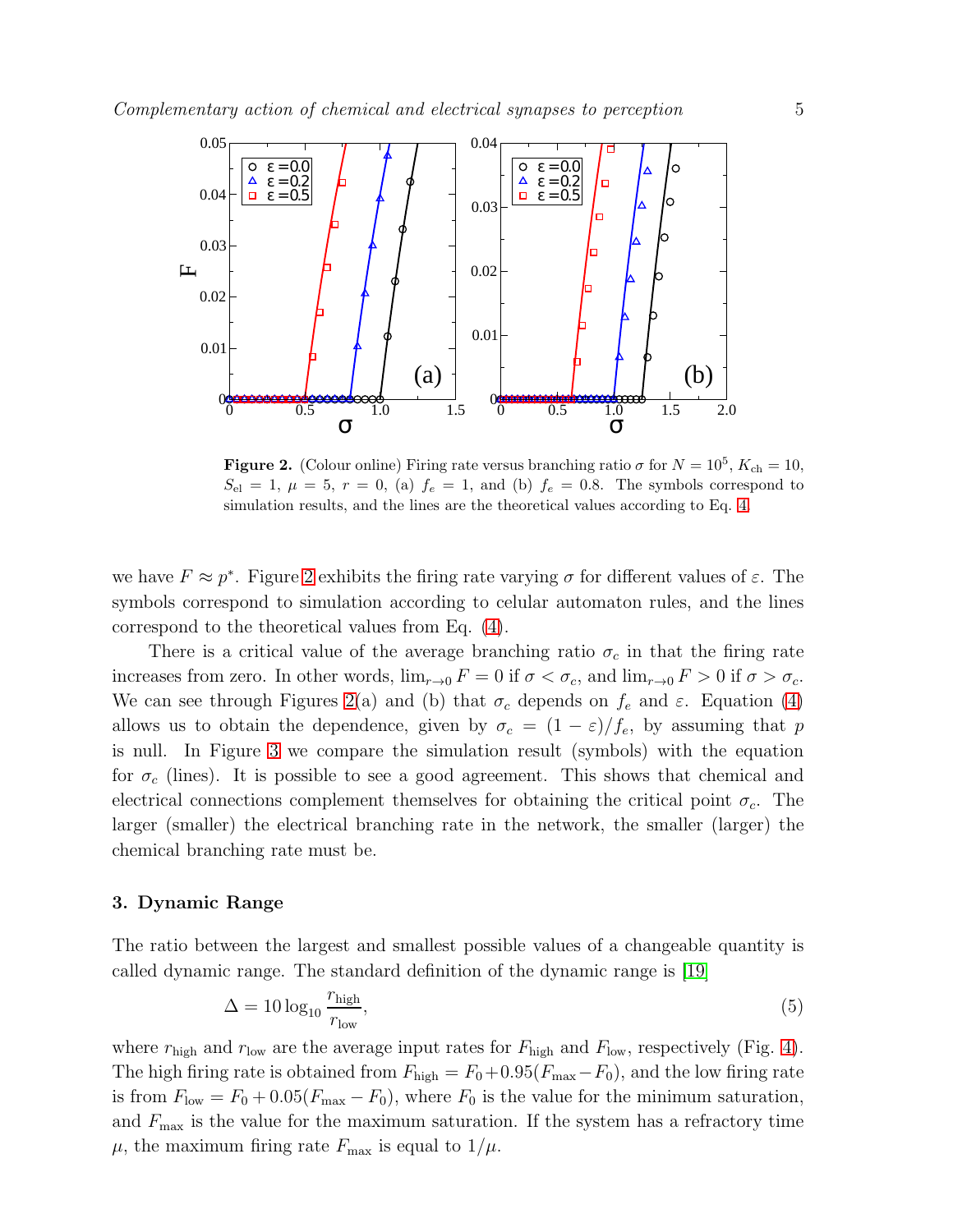

<span id="page-5-0"></span>**Figure 3.** (Colour online)  $\sigma_c$  versus  $\varepsilon$  for  $f_e = 0.5$  (blue triangles),  $f_e = 0.8$  (red squares), and  $f_e = 1.0$  (black circles). The lines are from the analytical expression  $\sigma_c = (1-\varepsilon)/f_e.$ 



<span id="page-5-1"></span>Figure 4. Average firing rate as a function of the average input rate.

Taking the limit of Eq.  $(3)$  as p approaches zero

$$
p \approx [1 - (\mu - 1)p]e^{-f_i \sigma p} [r + (1 - r)(1 - e^{-p(f_e \sigma + \varepsilon)})],
$$
\n(6)

which allow us to obtain  $r_{\text{low}}$  by doing  $r = r_{\text{low}}$ . Then, the dynamic range is given by

<span id="page-5-2"></span>
$$
\Delta = -10 \log_{10} \left[ \frac{1 - e^{F_{\text{low}}(f_e \sigma + \varepsilon)}}{r_{\text{high}}} + \frac{F_{\text{low}} e^{F_{\text{low}}(\sigma + \varepsilon)}}{r_{\text{high}} - (\mu - 1) F_{\text{low}} r_{\text{high}}} \right]. \tag{7}
$$

We have verified that  $r_{\text{high}}$  is approximately equal to 0.75 for our simulation considering  $N = 10<sup>5</sup>$ , and  $\mu = 5$ . By means of  $F_0$  (Eq. [4\)](#page-3-2) the firing rate  $F_{\text{low}}$  can be calculated through relation  $F_{\text{low}} = F_0 + 0.05(F_{\text{max}} - F_0)$ .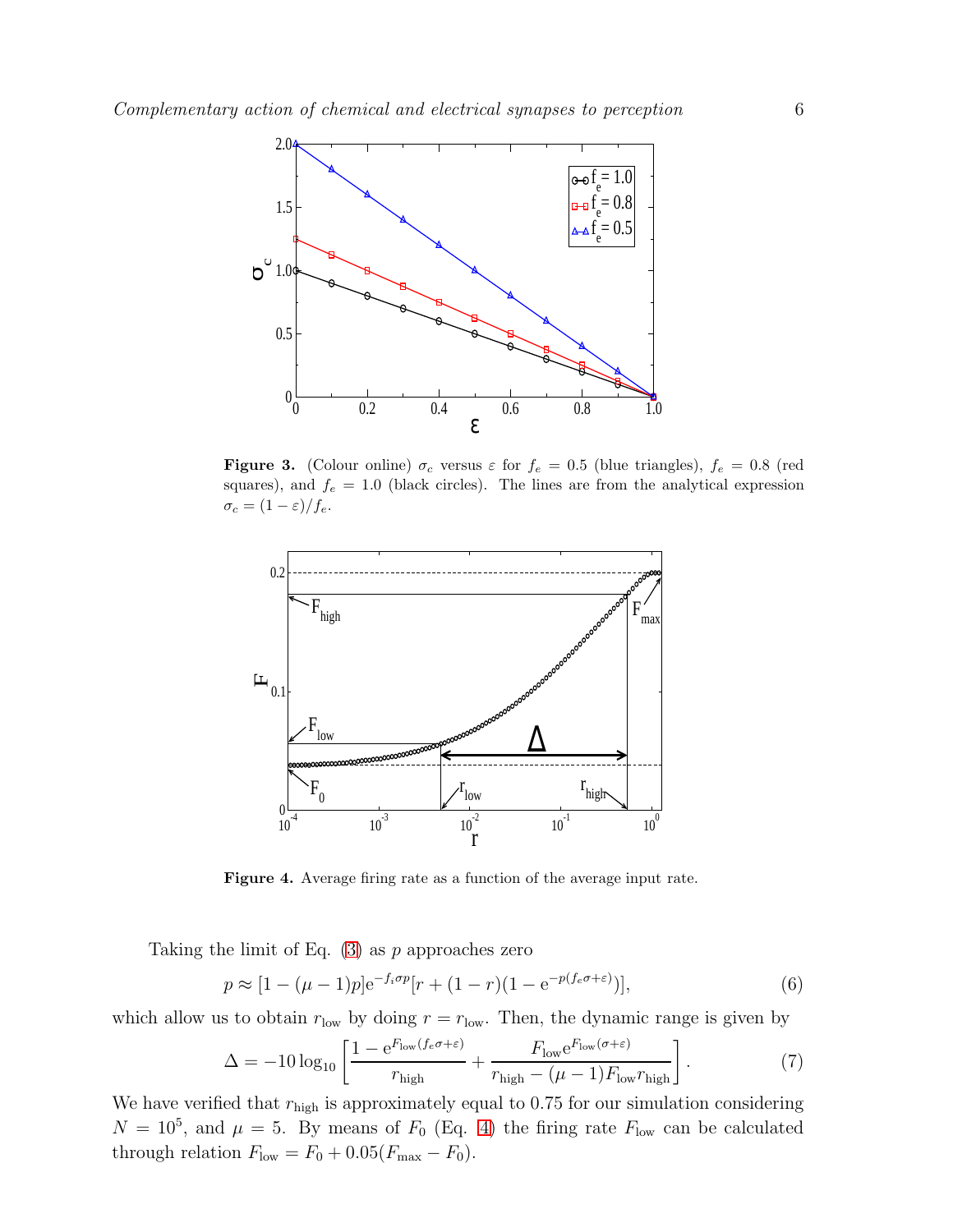

<span id="page-6-0"></span>**Figure 5.** (Colour online) Dynamic range as a function of  $\sigma$  and  $\varepsilon$  for  $N = 10^5$ ,  $K_{\rm ch} = 10$ ,  $S_{\rm el} = 1$ ,  $f_e = 0.8$ , and  $\mu = 5$ . The simulation is showed in (a), and the result according to Eq. [\(7\)](#page-5-2) is showed in (b).

In Figure [5](#page-6-0) we compare the dynamic range calculated using simulation (a) and from Eq. [\(7\)](#page-5-2) (b). We can see that the dynamic range is maximum for  $\sigma_c$ , which is obtained by assuming that  $r = 0$ . In the subcritical region for  $\sigma f_e + \varepsilon < 1$  it is possible to observe that weak stimuli are amplified and the sensitivity is enlarged, as a result of the activity propagation among neighbours. Therefore, the dynamic range increases with  $\sigma$  and  $\varepsilon$ . In the supercritical region for  $\sigma f_e + \varepsilon > 1$  the dynamic range decreases due to the fact that the average firing rate is positive, and masks the effect of weak stimuli. The theoretical result shows a good agreement with the simulation, except for the supercritical region. This occurs due to the fact that the values of  $p(t)$  are not around zero in the supercritical region, and we have considered  $p(t)$  around zero to obtain analytical results.

## 3.1. Influence of electrical synapses

Pei and collaborators [\[17\]](#page-8-16) investigated a excitatory-inhibitory excitable cellular automaton considering undirected random links. They verified that the dynamic range can be enhanced if the nodes with high inhibitory factors in the inhibitory layer are cut out. In this work, we are considering not only chemical synapses (directed links), but also electrical synapses (undirected links). Our interest is to understand the role of the electrical synapse in the dynamic range. For that goal Figure [5](#page-6-0) shows the dynamic range for a network that has electrical synapses randomly distributed in all the network. We make further analysis considering the effect of electrical synapses on the dynamic range in two cases: (i) randomly distributed in the excitatory layer, and (ii) randomly distributed in the inhibitory layer.

Figure [6\(](#page-7-0)a) shows the dynamic range for a network where electrical synapses are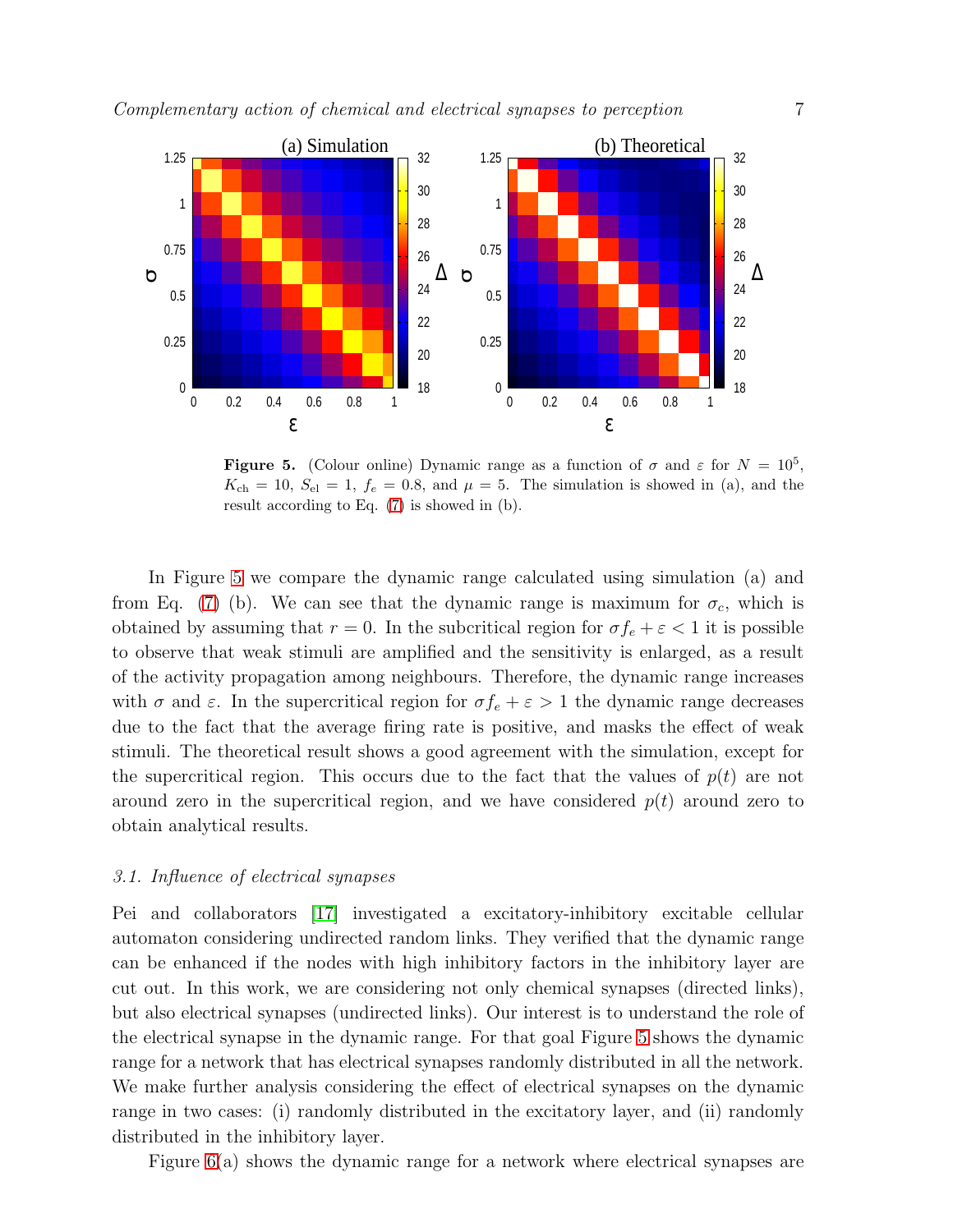

<span id="page-7-0"></span>**Figure 6.** (Colour online) Dynamic range as a function of  $\sigma$  and  $\varepsilon$  for  $N = 10^5$ ,  $K_{\rm ch} = 10$ ,  $S_{\rm el} = 1$ ,  $f_e = 0.8$ , and  $\mu = 5$ . We consider randomly distributed electrical synapses in (a) excitatory layer, and (b) inhibitory layer.

distributed in the excitatory layer. We can see that the behaviour of the dynamic range is similar to the one reported in Figure [5.](#page-6-0) The maximum dynamic range follows the equation for  $\sigma_c$ , namely the dynamic range can be enhanced increasing the amount of electrical synapses with the decrease of chemical synapses in the excitatory layer. However, when the electrical synapses are randomly distributed in the inhibitory layer, we do not observe a similar behaviour for the maximum dynamic range. In this case the dynamic range is affected by electrical synapses, but it is mainly enhanced by chemical synapses.

## 4. Conclusions

We have modelled a neuronal network using cellular automaton which models the behaviour of a neural network where neurons interact by electrical and chemical synapses. The chemical synapses are separated into two layers, where one layer corresponds to excitatory, and the other corresponds to inhibitory.

Our aim has been to determine the dynamic range as a function of the types os synapses. Reference [\[17\]](#page-8-16) shows theoretical analysis and simulations considering undirected connections. In this work, we have considered undirected electrical and directed chemical connections. Electrical and chemical synapses are relevant in cells found in the retina [\[20,](#page-9-2) [21\]](#page-9-3), and cells in olfactory bulb [\[22\]](#page-9-4).

We have obtained theoretical results for the average firing rate, and for the critical value of the average branching ratio that exits the network, allowing it to fire and consequently allowing information to be transmitted. From the equation of the average firing rate we obtained an equation for the dynamic range. This equation shows that the dynamic range is maximum for the critical average branching ratio. The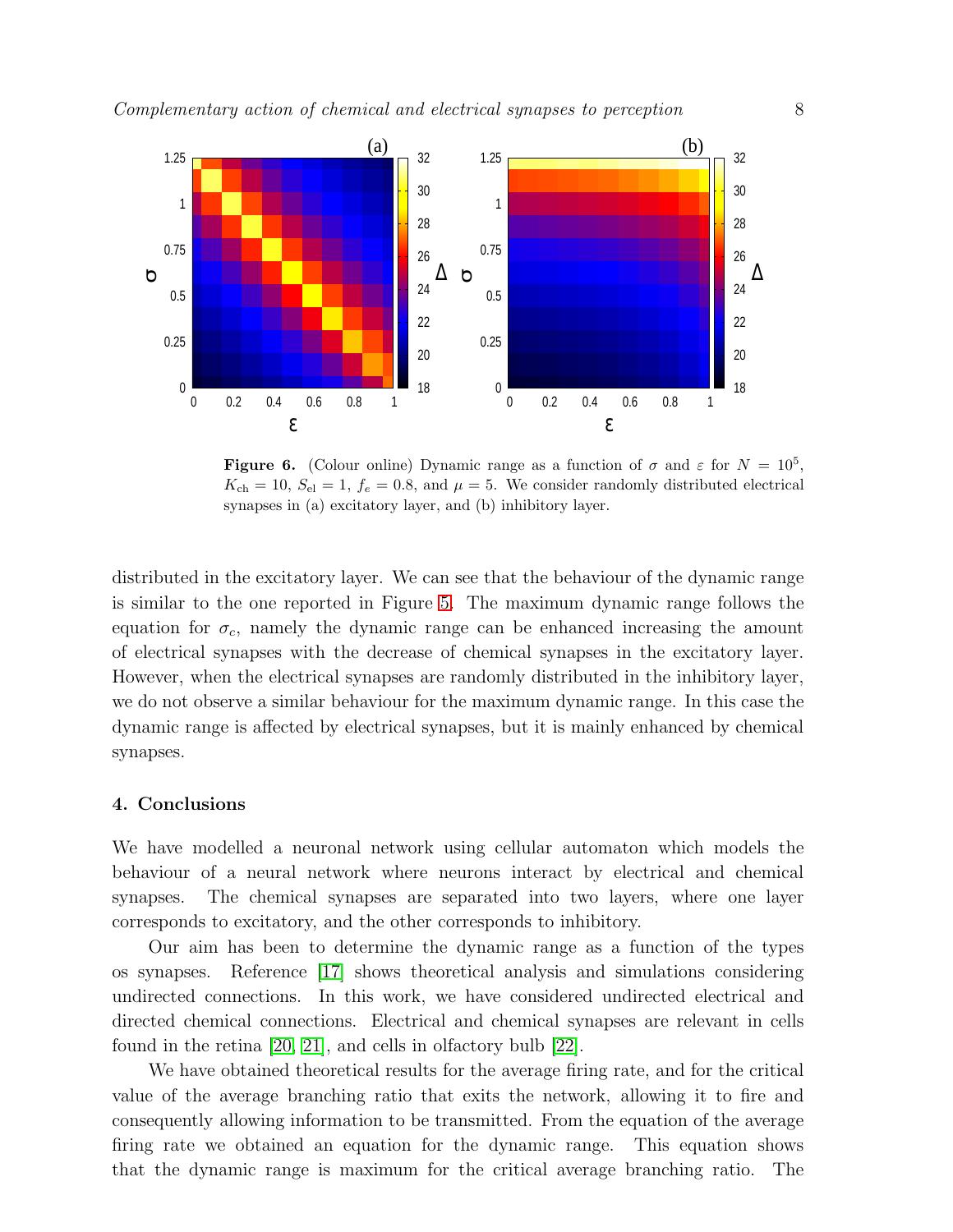equation presents a remarkable agreement with our simulations, mainly around the critical average branching rate. We verified an increase of the dynamic range in the subcritical region, and a decrease in the supercritical region. As a result, we verified that the enhacement of the dynamic range depends on the parameters  $\varepsilon$  and  $\sigma$  that are associated with the electrical and chemical synapses. Moreover, our results show that electrical synapses in the excitatory layer have an influence on the dynamic range more significative than when electrical synapses are placed in the inhibitory layer. The complementary effect occurs due to electrical synapses in the excitatory layer.

## Acknowledgments

This study was possible by partial financial support from the following Brazilian government agencies: Fundação Araucária, EPSRC-EP/I032606/1, CNPq, CAPES and Science Without Borders Program - Process n<sup>o</sup> 17656125, n<sup>o</sup> 99999.010583/2013-00 and  $n^o$  245377/2012-3.

#### <span id="page-8-0"></span>Reference

- <span id="page-8-1"></span>[1] Kandel E R, Schwartz J H and Jessell T M 2000 Principles of Neural Science 4th edn (McGraw-Hill)
- <span id="page-8-2"></span>[2] Rakic P 1988 Specification of cerebral cortical areas Science 241 170-176
- <span id="page-8-3"></span>[3] Van Essen D C, Anderson C H and Felleman D J 1992 Information processing in the primate visual system: an integrated systems perspective Sci. 255 419-423
- <span id="page-8-4"></span>[4] Buzsaki G 2006 Rhythms of the Brain (Oxford University Press)
- <span id="page-8-5"></span>[5] Chescheider G A 2013 Psychophysics: The Fundamentals 3th edn (Psychology Press)
- <span id="page-8-6"></span>[6] Murray D J 1993 A perspective for viewing the history of psychophysics Behav. Brain Sci. 16 115-186
- <span id="page-8-10"></span>[7] Chialvo D R 2006 Are our senses critical Nat. Phys. 2 301-302
- <span id="page-8-7"></span>[8] Batista C A S, Viana R L, Lopes S R and Batista A M 2014 Dynamic range in small-world networks of Hodgkin-Huxley neurons with chemical synapses Physica A 410 628-640
- [9] Stevens S S 2008 Psychophysics: Introduction to Its Perceptual Neural and Social Prospects (New Jersey: Transaction Publisher)
- <span id="page-8-8"></span>[10] Gollo L L, Kinouchi O and Copelli M 2009 Active dendrites enhance neuronal dynamic range PLoS Comput. Biol. 5 e1000402
- <span id="page-8-9"></span>[11] Kinouchi O and Copelli M 2006 Optimal dynamical range of excitable networks at criticality Nat. Phys. 2 348-351
- <span id="page-8-11"></span>[12] Reinhard E, Ward G, Pattanaik S, Debevec P, Heidrich W and Myszkowski K 2010 High Dynamic Range Imaging: Acquisition, Display and Image-Based Lighting 2nd edn (Morgan Kaufmann Publishers)
- <span id="page-8-12"></span>[13] Spahr A J, Dorman M F and Loiselle L H 2007 Performance of patients using different cochlear implant systems: effects of input dynamic range Ear Hear. 28 2 260-275
- <span id="page-8-13"></span>[14] Viana R L, Borges F S, Iarosz K C, Batista A M, Lopes S R and Caldas I L 2014 Dynamic range in a neuron network with electrical and chemical synapses *Commun. Nonlinear Sci. Numer.* Simul. 19 164-172
- <span id="page-8-15"></span><span id="page-8-14"></span>[15] Kurant M and Thiran P 2006 Layered complex networks Phys. Rev. Lett. 96 138701
- [16] Adini Y, Sagi D and Tsodyks 1997 Excitatory-inhibitory network in the visual cortex: Psychophysical evidence Proc. Natl. Acad. Sci. USA 94 10426
- <span id="page-8-16"></span>[17] Pei S, Tang S, Yan S, Jiang S, Zhang X and Zheng Z 2012 How to enhance the dynamic range of excitatory-inhibitory excitable networks Phys. Rev. E 86 021909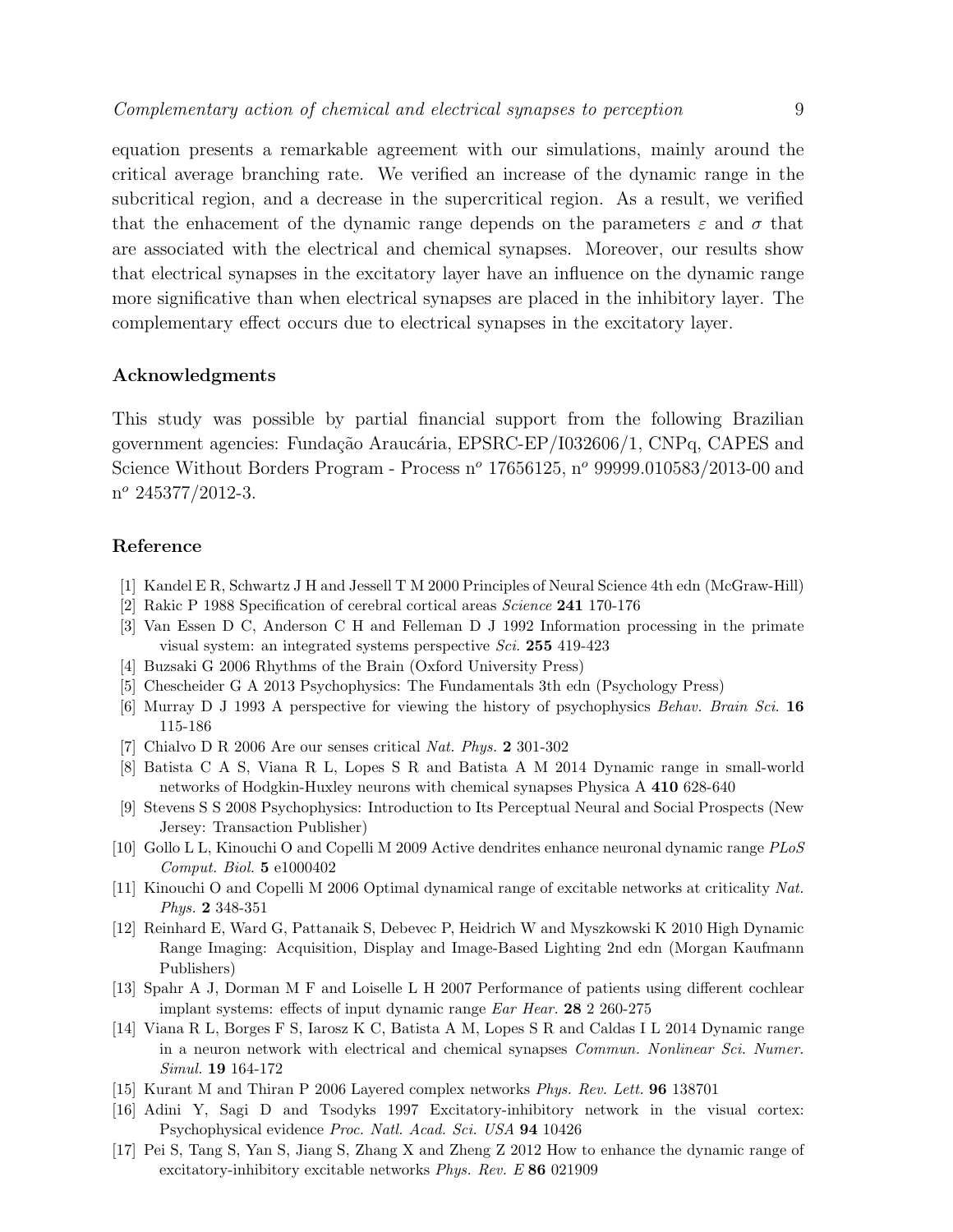- <span id="page-9-1"></span><span id="page-9-0"></span>[18] Erdös P and Rényi 1959 On Random Graphs Publ. Math. 6 290-297
- <span id="page-9-2"></span>[19] Firestein S, Picco C and Menini A 1993 The relation between stimulus and response in olfactory receptor cells of the tiger salamander J. Physiol. 468 1-10
- <span id="page-9-3"></span>[20] Hidaka S, Akahori Y and Kurosawa Y 2005 Cellular/molecular dendrodendritic electrical synapses between mammalian retinal ganglion cells J. Neurosci. 24 10553-10567
- <span id="page-9-4"></span>[21] Publio R, Ceballos C C and Roque A C 2012 Dynamic range of vertebrate retina ganglion cells: importance of active dendrites and coupling by electrical synapses PLoS ONE 7 e48517
- [22] Kosaka T, Deans M R, Paul D L and Kosaka K 2005 Neuronal gap junctions in the mouse main olfactory bulb: morphological analyses on transgenic mice Neurosci. 134 757-769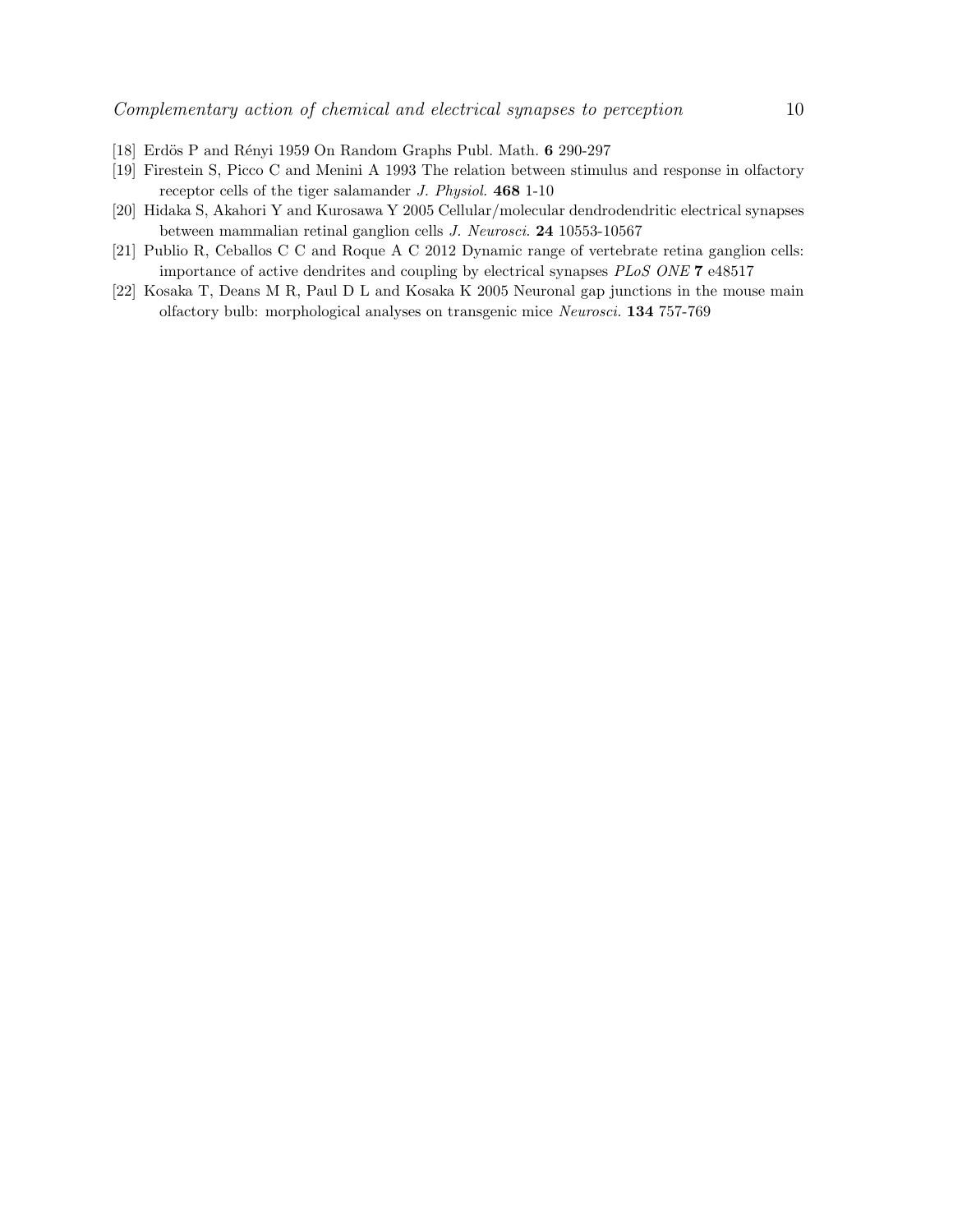